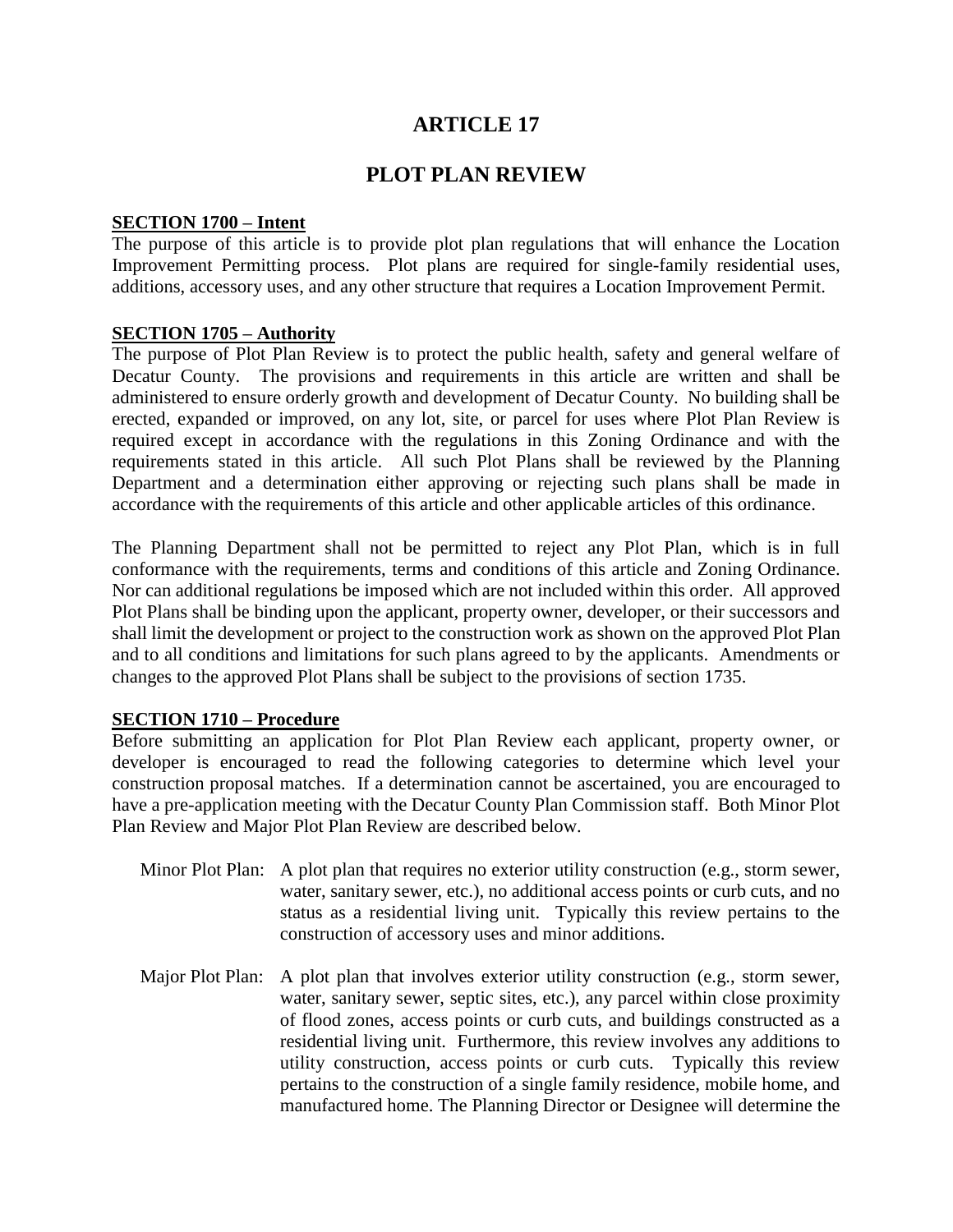allowable distance from flood zones that are exempt from flood certification.

### **SECTION 1715 – Application and Approval**

An applicant, property owner, or developer is required to file an application with the Decatur County Planning Department. Action in the form of approval or denial of a Minor Plot Plan or Major Plot Plan by the Planning Commission's Staff shall occur within 7 working days of when the plan is officially submitted to the Planning Department's office in complete form. Any incomplete Plot Plan or Application may result in delays.

An appeal of the Staff denial of a Minor / Major Plot Plan is possible before the Board of Zoning Appeals at its next regularly scheduled meeting after written notification is made by the applicant to the Planning Director within thirty (30) calendar days of the Staff denial. The Board of Zoning Appeals shall make final action for approval or denial on the appeal of a Minor / Major Plot Plan. Reasons for denial of a Minor / Major Plot Plan by the Board of Zoning Appeals shall be given to the applicant in written form

## **SECTION 1720 - Plot Plan Requirements**

All Minor Plot Plans submitted to the Decatur County Plan Commission shall be in accordance with this article and shall contain the following information:

- 1. A complete and accurate application form;
- 2. Three (3) copies are required. They will be distributed (after approval and stamped by the Planning and Zoning Department) as follows:
	- One (1) copy to the Building Department
	- One (1) copy to the Planning and Zoning Department
	- One (1) copy to the property owner
- 3. In order that all the required plot plan information be properly documented and correctly designed, it is necessary that all minor plot plans be technically drawn to a scale of no less than  $1" = 50'$ . The plans should be submitted on standard paper sizes. In situations where the scaled lot is larger than the preferred paper size, a large scale plot plan with a close up view of the major features is acceptable;
- 4. A graphic scale shall be noted on the plot plan along with the date and north arrow;
- 5. A description of the proposed use for the structure;
- 6. Dimensions of parcel or lot;
- 7. Location and width of all public and private streets, driveways, and other vehicular circulation areas adjacent to the property;
- 8. Location of all existing and proposed structures;
- 9. Approximate location of all existing utilities (e.g., sewer lines, water lines, septic tanks, electric lines, gas lines, and so on);
- 10. Square footage and height of proposed building or addition;
- 11. Dimensional tie downs from all four corners of the proposed structure(s) to the appropriate property lines;

All Major Plot Plans submitted to the Decatur County Plan Commission, in accordance with this article, shall contain the following information (multiple lots may be submitted at one time for subdivisions that have proceeded through the subdivision review process):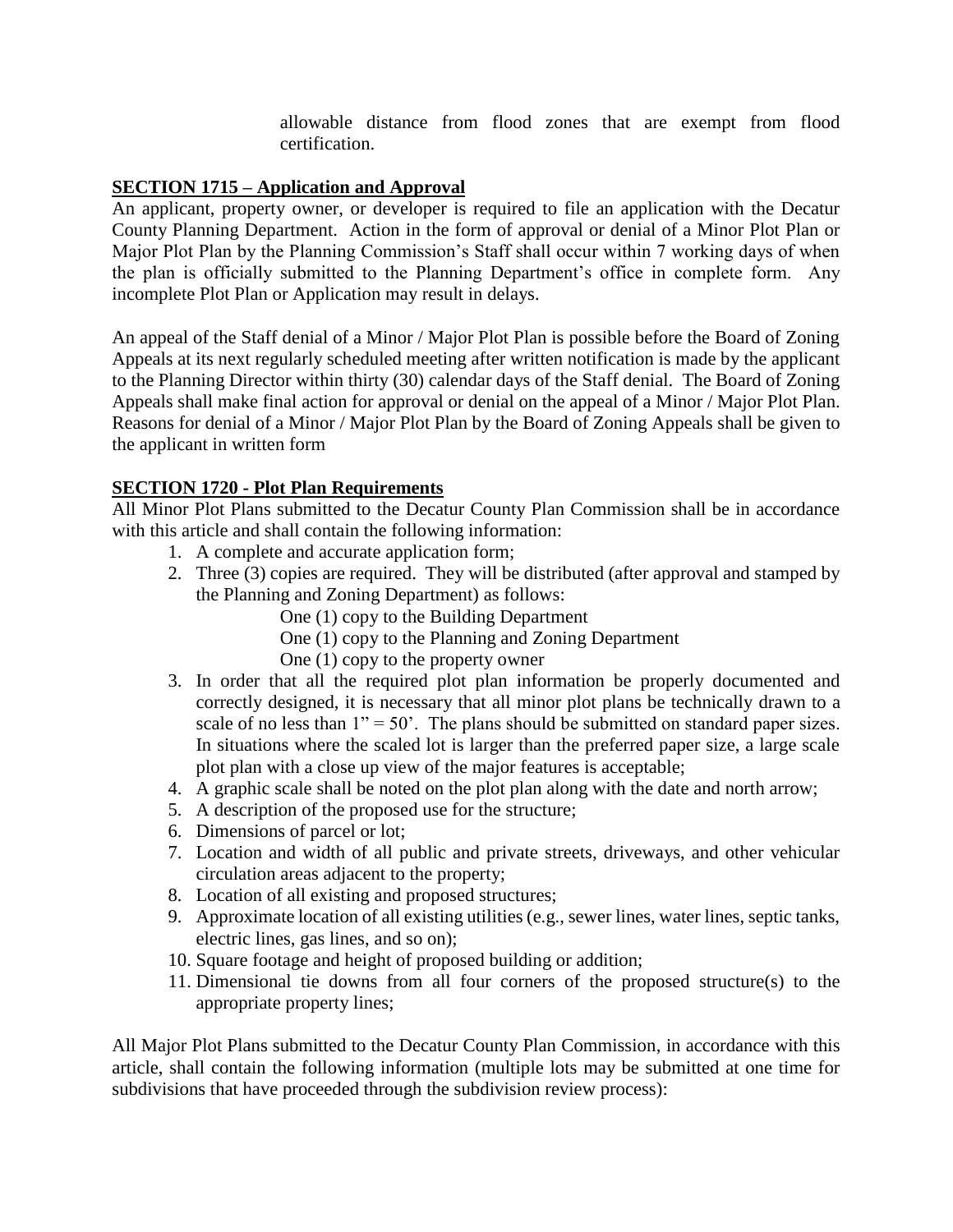- 1. A complete and accurate application form;
- 2. Three (3) copies are required. They will be distributed (after approval and stamped by the Planning and Zoning Department) as follows:
	- One (1) copy to the Building Department
	- One (1) copies to the Planning and Zoning Department
	- One (1) copy to the property owner
- 3. It is necessary that all major plot plans be drawn to a scale of no less than  $1" = 50'$ . The plans should be submitted on a standard paper size. In situations where the scaled lot is larger than the preferred paper size, a large scale plot plan with a close up view of the major features is acceptable;
- 4. A graphic scale shall be noted on the plot plan along with the date and north arrow;
- 5. A description of the proposed use for the structure;
- 6. Property boundaries of the parcel or lot identified according to surveys or recorded deeds;
- 7. Location and width of all public and private streets, driveways, and other vehicular circulation areas adjacent to the property and the distance to the nearest intersecting roadway;
- 8. Recorded easements identified;
- 9. Location of all existing and proposed structures;
- 10. Exterior dimensions of structure (including decks or porches and overhang measurements);
- 11. Positive drainage away from structures must be shown, assumed elevation may be used unless flood elevations are an issue;
- 12. Elevation of basement and ground floor noted on plan;
- 13. Dimensional tie downs from all four corners of the proposed structure(s) to the appropriate property lines;
- 14. Square footage and height of proposed building or addition;
- 15. Acreage of the lot;
- 16. Location of structures on adjacent lots, when a different building setback line exists other than the current ordinances;
- 17. Approximate location of all utilities (e.g., sewer lines, water lines, septic tanks, electric lines, gas lines, telephone lines, laterals, water meters, and so on);
- 18. Location of the driveway and size of culvert according to the Decatur County Drainage Ordinance;
- 19. Width of pavement and the Construction material of the road shall be denoted on the drawing;
- 20. On-Site Sewage Disposal System area identified meeting the applicable setback requirements of the health department;
- 21. Approximate boundaries of the 100-year flood plain using the Flood Insurance Rate Maps and Floodway Maps for Decatur County. Properties located within the floodplain shall provide written documentation from the Indiana Department of Natural Resources regarding the Flood Protection Grade and location of the floodway, as well as all other requirements of the Decatur County Drainage Ordinance;
- 22. Any variances requested must be submitted with the plot plans and follow the procedures of the Board of Zoning Appeals.